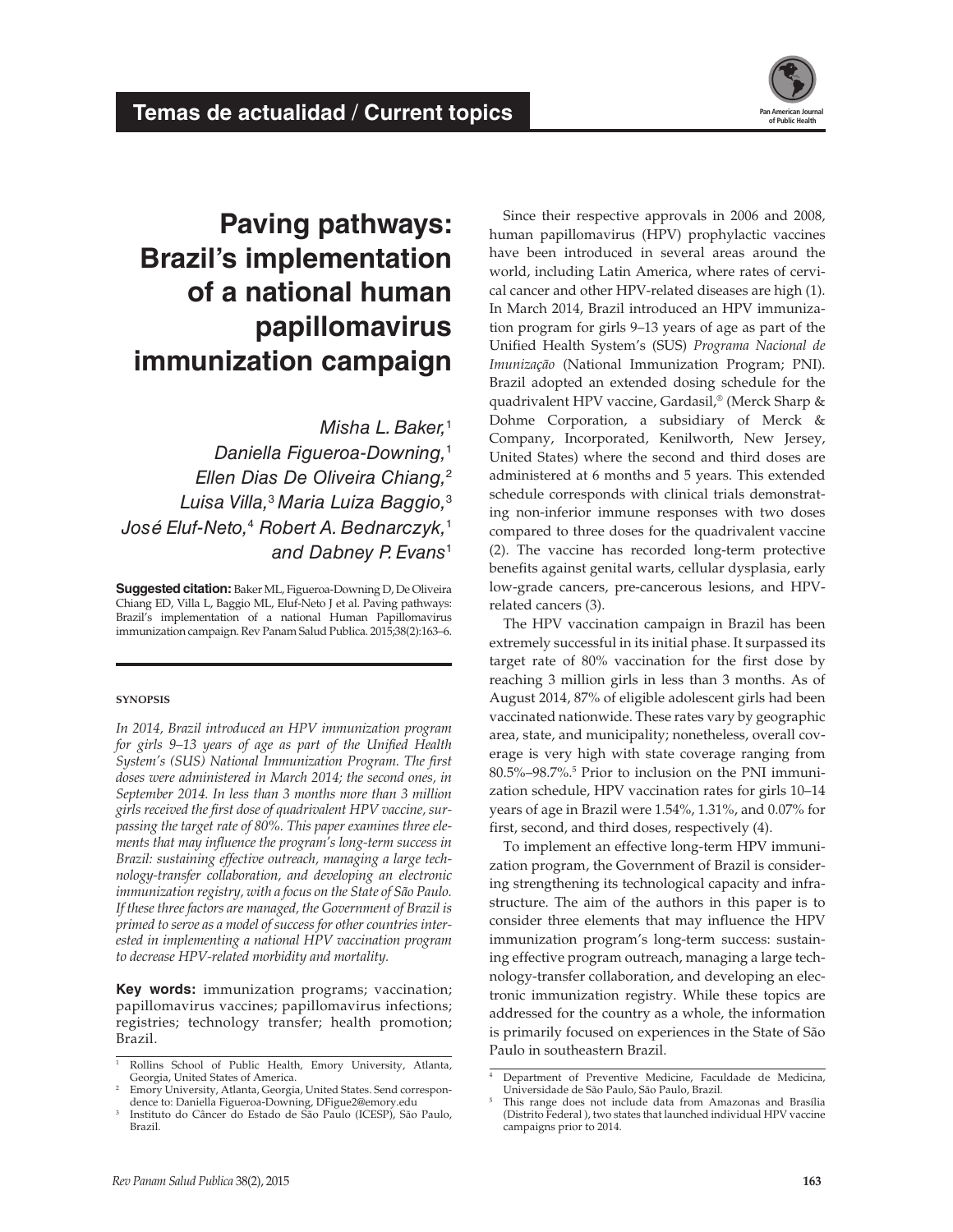# **Program outreach and promotion**

Brazil implemented a school-based immunization strategy for the HPV vaccine to ensure greater access to the target population. This has likely been a reason for the program's success to date. This was the first major, school-based vaccine initiative in Brazil, and was rolled out by the Ministry of Health (MOH) following a successful pilot study in São Paulo (5) and similar promising findings from other school-based HPV vaccination programs (6). The education, outreach, and promotional materials for the HPV vaccination campaign in Brazil were developed by the MOH and managed at the state and municipal levels. These included television advertisements, radio scripts, billboards and signs, and educational pamphlets. There were three important components of the promotional effort: emphasis on education of health professionals, appropriate information framing the vaccine, and successful marketing of the vaccination campaign (7).

The MOH has strongly emphasized the role of health professionals in supporting the HPV vaccination campaign. Along with state partners, the MOH created a HPV vaccine Technical Guide and an Information Guide specifically for health professionals (8). The MOH also developed an online, 15-hour training module on the Universidade Aberta SUS (UNA-SUS) website targeting doctors, nurses, nurse technicians, and nursing supporting staff (9). Training materials and other educational materials were offered free of charge and users were not required to register for access. However, the percentage of health professionals that accessed and utilized these training materials is unknown since usage data was not captured.

When planning its public marketing strategy, the MOH faced the difficult task of deciding how to frame and promote the HPV vaccine. In many countries, addressing HPV in relation to sexual contact has proven problematic. Hesitancy among parents and providers to discuss adolescent sexuality is often an obstacle to successful vaccine promotion. One of the questions in Brazil was whether to market the HPV vaccine as prevention for cervical cancer or genital warts, or both. The MOH decided to focus on cervical cancer prevention. If the campaign eventually includes adolescent boys, it is unclear how the message might change.

Overlaid with framing of the vaccine information was the actual dissemination to the target population on a mass scale. One key component of this campaign was television advertising. A vaccine for the adolescent population presents the unique opportunity and challenge of presenting its benefits to both the parent, and directly, to the target population. The television campaign capitalized on the role of adolescents in decision-making by encouraging girls to participate in and promote vaccination. However, there were concerns about the effectiveness of direct-to-consumer (DTC) advertising among adolescents since it is unclear how much DTC information they comprehend and internalize (10). Future research should focus on evaluating the impact of the Brazilian HPV media campaign on the knowledge and attitudes of the vaccine recipients and their parents.

By contrast, parents received HPV information through presentations at school, informative pamphlets, and programs at the *unidade basica da saúde* (primary health posts; UBS). Studies in other countries have shown that parents tend to be more receptive to educational messaging provided through mass media, community events, interpersonal recommendations, and doctors' recommendations (11), so the campaign in Brazil incorporated these.

By using a wide range of information venues, the MOH of Brazil endeavored to positively influence the whole spectrum of decision-makers: adolescents, parents, and health professionals. Follow-up research will determine if these methods effectively educated parents and children on HPV, cervical cancer, and the HPV vaccine, and whether or not parents were prompted to have their children vaccinated. The rollout of the second dose of HPV vaccine began in September 2014 and is currently ongoing.

# **HPV vaccine technology-transfer**

During the past two decades, the Government of Brazil has established a legal infrastructure to support technology-transfer programs with a particular focus on increasing access to vaccines for the whole population (12, 13). These legal measures have paved the way for what will likely be a successful transfer of HPV vaccine technology. Legislation, such as the Innovation Law of 2005, encourages scientific collaboration and provides the infrastructure to support continuous domestic production of vaccines at affordable rates (14). These vaccine technology initiatives are led by two of Brazil's major biomedical research institutes: Butantan Institute (BI) in São Paulo and Bio-Manguinhos in Rio de Janeiro.

In 2013, Merck, Sharp & Dohme Corporation, the United States-based producer of the HPV vaccine used in Brazil, partnered with the BI for a US\$ 480 million technology-transfer agreement. Under the agreement, by 2018 the BI will become responsible for all domestic HPV vaccine production. In the first year, the BI was primarily focused on delivery and distribution of the vaccine produced in the United States. In following years, the BI assumes increasing responsibility for manufacturing the vaccine. This partnership is expected to ensure low-cost HPV vaccine production for subsequent cohorts of Brazilian girls 9–13 years of age and may also facilitate broadening the target range to include boys and older girls.

While Brazil is primed to experience successful HPV vaccine technology-transfer, there are a few challenges ahead. For one, the process may be delayed due to immunobiological or regulatory issues. Success is also dependent on the construction of a new manufacturing site at the BI, specifically for the HPV vaccine. It will likely be funded in part by the *Banco Nacional de Desenvolvimento Econômico e Social* (BNDES), among other investors, and require additional, iterative legal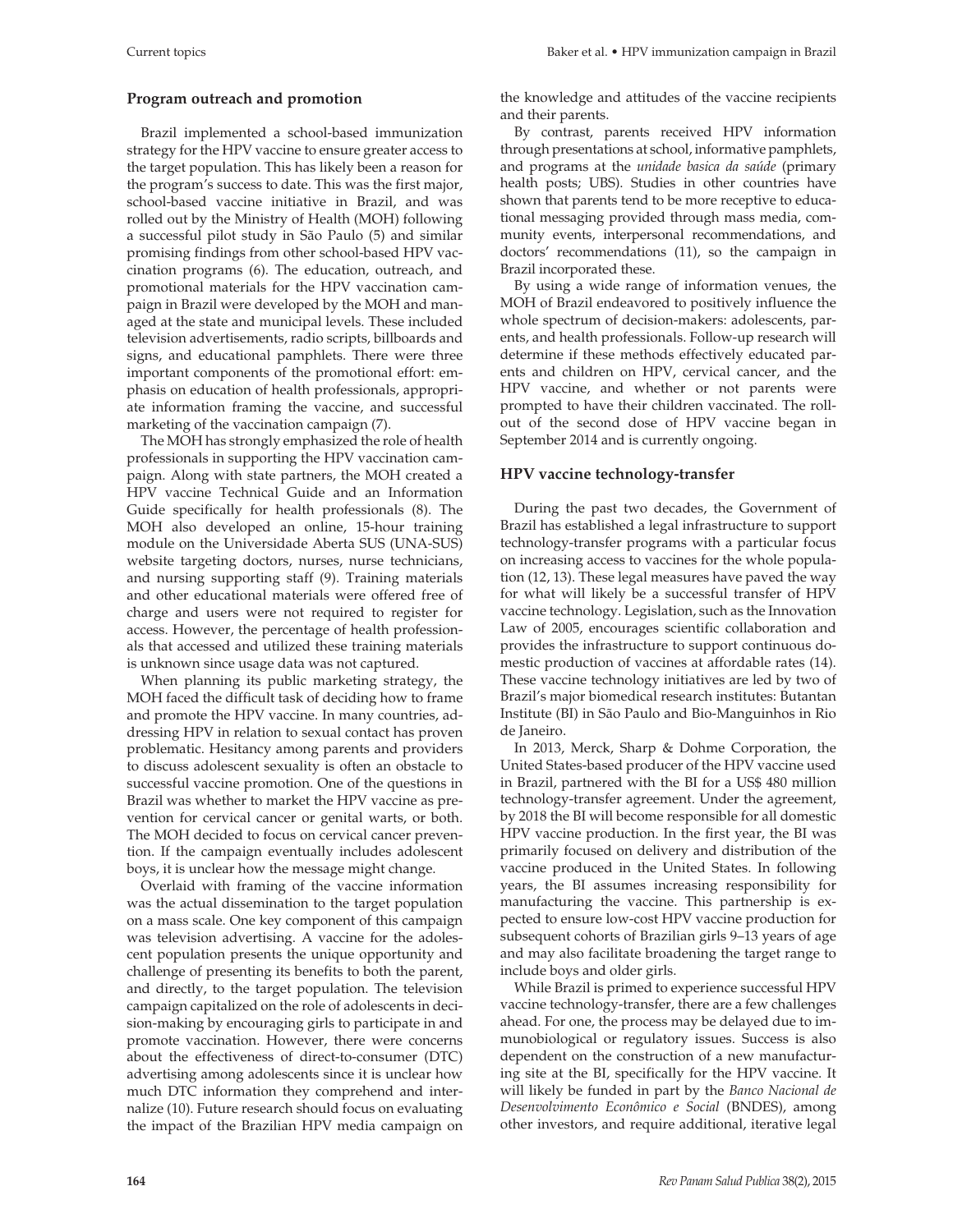agreements between Merck & Co., the BI, and the BNDES. Despite these challenges, the Government of Brazil is poised to continue a successful HPV vaccination program.

### **Electronic immunization registries**

Electronic immunization registries (EIRs) serve as valuable tools for monitoring immunization coverage, providing both individual- and community-level benefits (15). Improvements in measuring coverage run parallel to improved coverage (16). Thus, an EIR plays a critical role in the success of a national immunization initiative by providing a database for monitoring program implementation, creating and adjusting vaccination strategies, and identifying areas of low coverage (17).

As of March 2014, in Latin America and the Caribbean (LAC), only Mexico and Uruguay had nationwide EIR systems (17). Brazil is working to achieve national implementation of an EIR called *Sistema de Informações do Programa Nacional de Imunizações* (SI-PNI), developed by PNI in collaboration with the Informatics Department of SUS (DATASUS) to utilize nominal data on immunizations for informed, public health decision-making (18). Evaluations of smallscale EIR systems in Brazil, such as the local EIR implemented in Curitiba, have been conducted (19); however, large-scale, nationwide evaluations could provide valuable evidence for the utility of such software in assisting policymakers and health systems staff implement vaccination programs.

SI-PNI is important for Brazil's current HPV vaccination campaign, especially for monitoring the uptake of all three HPV doses in the extended schedule. The MOH issued a proposed course of action called "Execution of HPV Vaccine Implementation" that designates the management of the SI-PNI database to state- and municipal-level organizations (7). In-school immunizations are recorded on a paper immunization registry form, *Registro Nominal das Adolescentes*, by the school. This form is then submitted to the corresponding health post where the information is transferred into the SI-PNI database. To address technical gaps, a UBS without access to SI-PNI may send the data to the State Secretary of Health for input into the system (8). Countries looking to establish a nationwide EIR system, such as the United States, are often limited by insufficient funding, training, and time to implement the necessary technological equipment and support (20). All of these are challenges that Brazil will need to navigate to establish and maintain a

successful system for evaluating the impact of its immunization services.

Independent of the EIS, Brazil has a passive surveillance of adverse events following immunization system to cover nationally-reported adverse events. In the HPV immunization campaign's first phase, the vaccine was briefly recalled in Southeastern Brazil and vaccine safety messaging was released after adverse events were reported in São Paulo (21). These events did not heavily impact coverage rates.

## **CONCLUSION**

While the Government of Brazil faces complicated challenges with promoting, implementing, and sustaining the national HPV vaccination program, it is uniquely primed to serve as a model of success for other countries. If these three factors —sustained program outreach, large-scale technology-transfer, and a nationwide electronic immunization registry—are managed effectively, the Government of Brazil will decrease HPV-related morbidity and mortality in its population.

Future research should focus on evaluating each component of the HPV program in Brazil to ensure continued programmatic success and improved health outcomes. The authors recently finished collecting formative qualitative and quantitative data on the knowledge, attitudes, and practices of health professionals and parents at five UBSs in the municipality of São Paulo. The forthcoming results may prove integral to informing future, generalizable projects. Given that health care professionals and parents are primary influencers of vaccination, evidence of their HPV-related perceptions and practices will serve as an important tool for program monitoring and evaluation.

**Acknowledgments.** The authors thank Alexander Roberto Precioso and Ricardo Palacios of the Butantan Institute (São Paulo, Brazil) and Helena Keico Sato of the Center for Epidemiological Vigilance of the Secretary of Health of the State of São Paulo (*Centro de Vigilância Epidemiológica, Secretaria da Saúde*, São Paulo, Brazil) for their support while gathering information for this publication. This project was supported by the Global Health Institute of Emory University (Atlanta, Georgia, United States).

#### **Conflicts of interest.** None.

**Disclaimer.** Authors hold sole responsibility for the views expressed in the manuscript, which may not necessarily reflect the opinion or policy of the funding organizations, the RPSP/PAJPH, and/or PAHO.